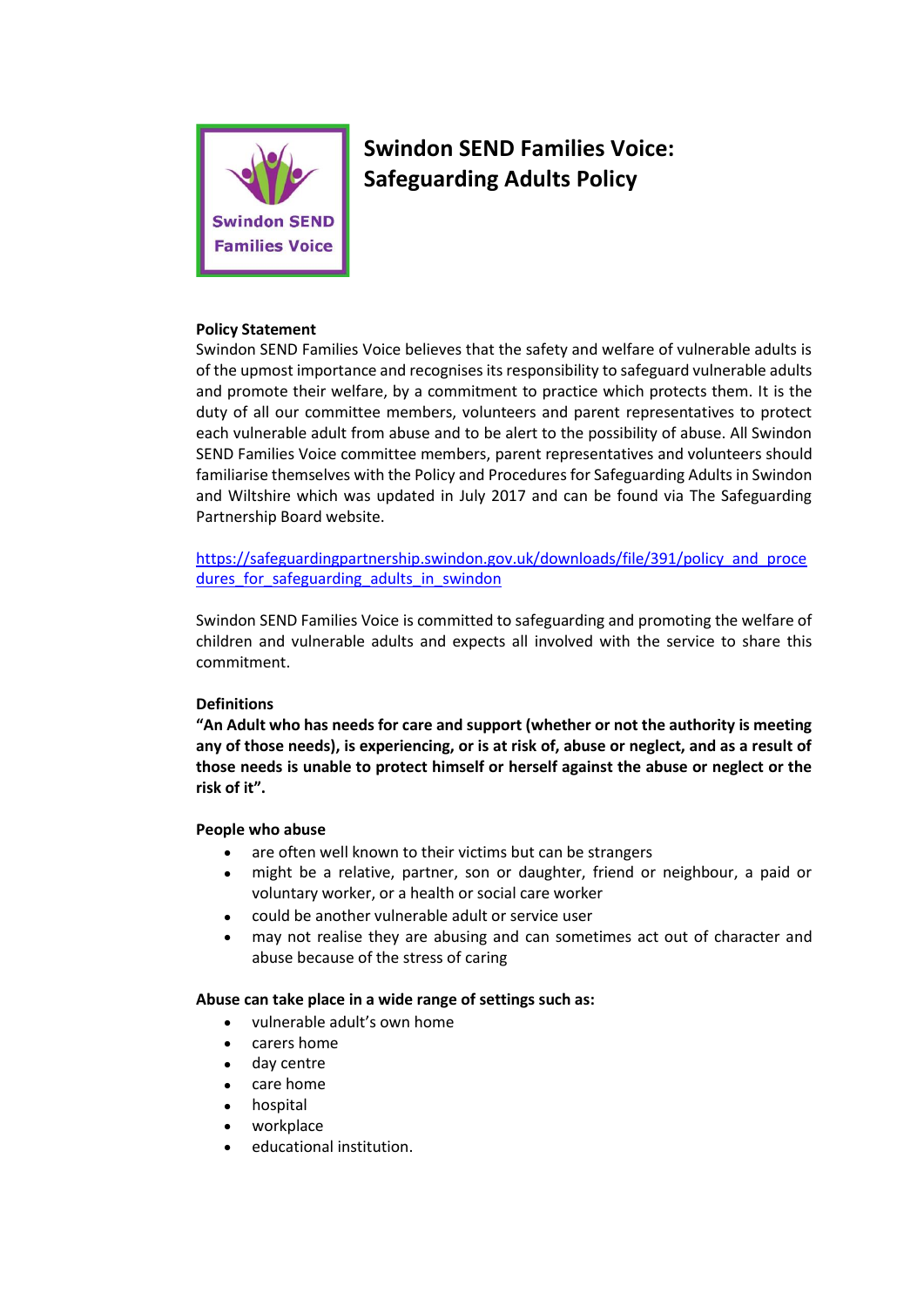## **Vulnerable adults may also be referred to as 'Adults at Risk'.**

## **Recognition**

The most common types of abuse are:

- **Physical abuse:** this is usually the use of force to cause pain and injury and signs might include burns, bruising, scratches, or accidents that cannot be explained. Also included is misuse of medication or forcing someone, for example, to stay in a care home against their wishes.
- **Financial abuse:** this is when a vulnerable adult is exploited for financial gain. Often valuables will go missing or there may be a change in financial circumstances that cannot be explained.
- **Sexual abuse:** this includes rape and sexual assault or sexual acts which the vulnerable adult has not or could not consent to or was pressurised or manipulated into. Signs can include changes in behaviour or physical discomfort.
- **Psychological abuse:** this might be emotional abuse such as threats of harm or abandonment, enforced isolation, blaming or controlling behaviour, or verbal and racial insults. Signs may be fear, confusion or disturbed sleep.
- **Discriminatory abuse:** this includes any sort of abuse based on a vulnerable adult's race, gender or impairment such as their mental or physical health.
- **Domestic abuse:** Including psychological, physical, sexual, financial, emotional abuse; so called "honour" based violence.
- **Modern slavery:** encompasses slavery, human trafficking, forced labour and domestic servitude. Traffickers and slave masters use whatever means they have at their disposal to coerce, deceive and force individuals into a life of abuse, servitude and inhumane treatment.
- **Self-neglect:** this covers a wide range of behaviour, neglecting to care for one's personal hygiene, health or surroundings and includes behaviour such as hoarding.
- **Neglect or Acts of Omission:** this includes things like repeated deprivation of help that an adult at risk needs which, if withdrawn, will cause him or her to suffer.
- **Organisational abuse:** This can include neglect and poor care practice within an institution or specific care setting such as a hospital or care home. It can also relate to care provided and received in one's own home. It may manifest as a oneoff incident or as a series of incidents involving on-going ill treatment. It can be through neglect or, simply, from poor professional practice resulting from inadequate structure, policies, processes and practices within an organisation.

## **Action to be taken**

- It is the responsibility of everyone to report abuse.
- If the vulnerable adult is in immediate danger or in need of medical attention, call the emergency services on 999.
- If abuse is discovered or suspected or a disclosure made to you, the abuse must in all cases be reported at the earliest opportunity to one of the following agencies depending on the circumstances:

## **During office hours (Monday - Friday 8.30am - 5pm):**

Swindon Borough Council Safeguarding Team 01793 463555 or E-mail: adultsafeguarding@swindon.gov.uk

Safeguarding Adults Investigation Team, Wiltshire Police 01380 826350

For alerts about a service registered with the Care Quality Commission you may also ring 03000 616161.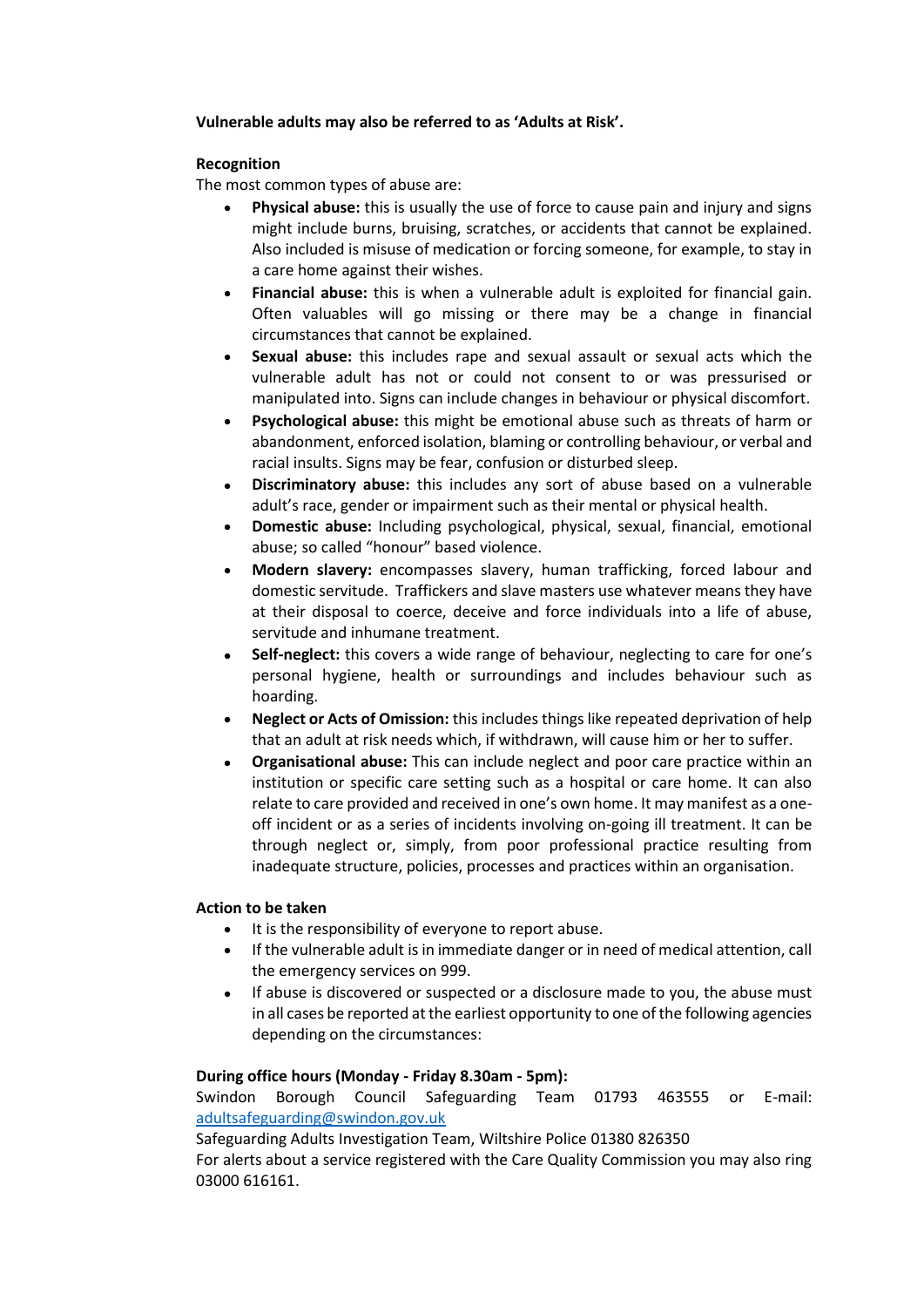## **Out of hours:**

Social Care Emergency Duty Service 01793 436699 (5pm – 9am) Police out of hours 101(Request Control Room)

You may be directed by one of these agencies to complete a Multiagency Safeguarding Adults Online Referral Form –

[https://www.swindon.gov.uk/forms/form/302/en/multi](https://www.swindon.gov.uk/forms/form/302/en/multi-agency_safeguarding_adults_referral_form)agency safeguarding adults referral form

## **Reporting procedures for cases of alleged/suspected abuse**

- Record accurately and in detail what has been said to you using the persons own words, and what action has been taken on the carer's record on Charity Log.
- Inform the Safeguarding Lead
- If danger exists, ensure the person and any other vulnerable adults are protected.
- If the person is seriously injured seek immediate medical treatment. Immediately report the incident to the Safeguarding Lead and adhere to existing policies e.g. Health and Safety and to Swindon Borough Council's Policy and Procedures for Safeguarding Adults.
- Be careful not to destroy or contaminate evidence.
- As soon as possible detailed notes should be made including when and to whom the abuse has been reported. Documentation is vital as evidence might be required for criminal proceedings at a later date.

## **Alleged Abuse by Committee members, Parent Representatives or Volunteers:**

When an allegation is made against a member of our team or volunteers, then this allegation will be passed to the Chair of Swindon SEND Families Voice and/or the Safeguarding Lead. If the allegation concerns any of these members themselves, the allegation should be passed directly to the Local Authority Designated Officer (LADO) using the contact details below.

- Adult Safeguarding Team on 01793 463555
- The designate officer contacted will record a note of the consultation and will advise on the appropriate action that needs to be taken.

## **Confidentiality**

People have the right to expect that all Committee Members, Parent Representatives and volunteers will deal sensitively and sympathetically with their situation. It is important that information remains confidential and that only those with a 'need to know' should be privy to it.

## **Safer Recruitment Procedures**

Those working directly and having regular, sustained contact with vulnerable adults or children are required to have an enhanced check through the Disclosure Service  $-$  the Government's Disclosure & Barring Service (DBS) before any commencement of work which involves substantial client contact.

Copies of all returned DBS checks and documentation pertaining to any vulnerable adult or child issues will be kept confidentially and securely locked within the organisation's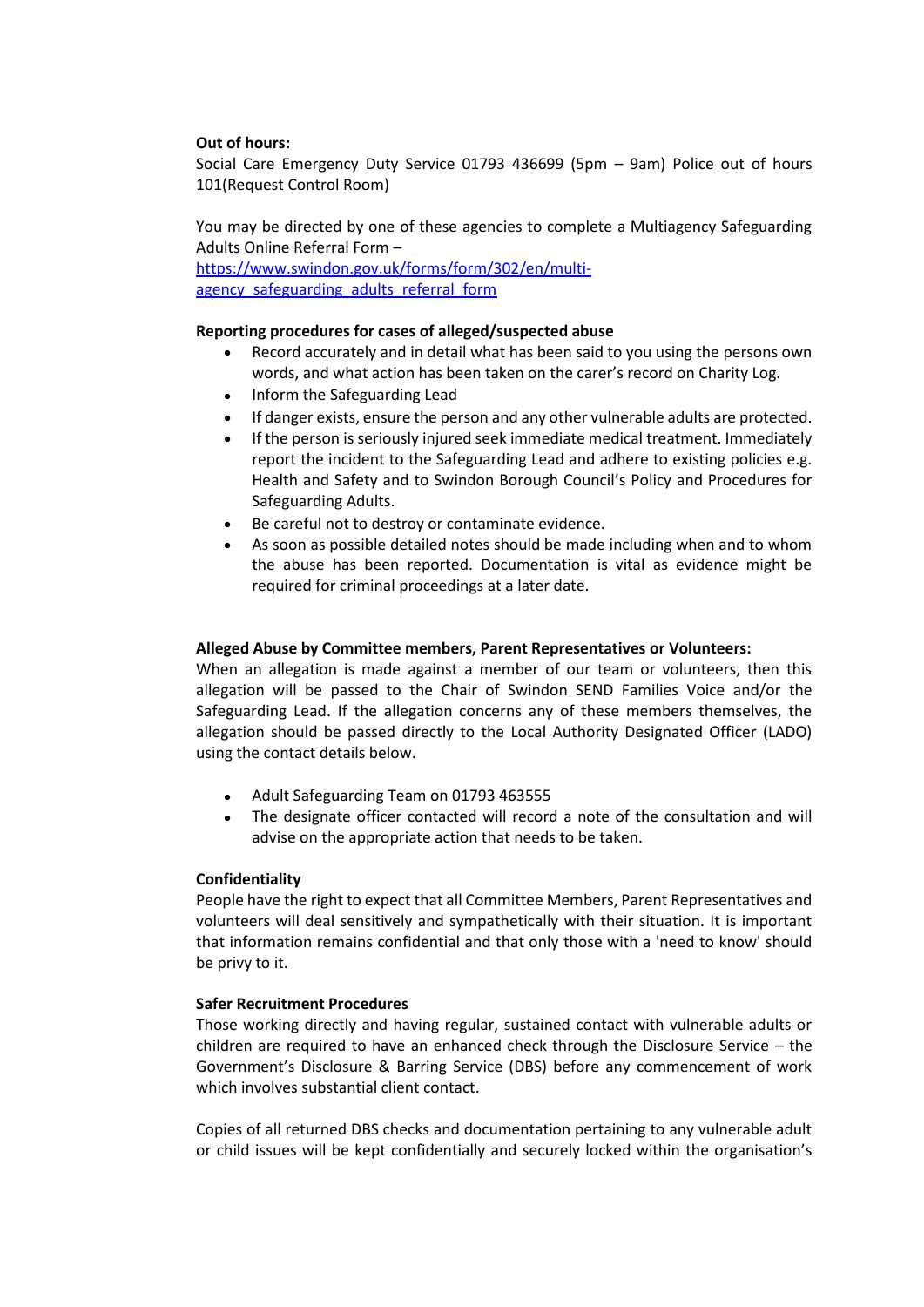administration office according to Swindon SEND Families Voice procedures for the storage of sensitive/confidential information.

Training and induction can continue whilst waiting for the checks to clear but unsupervised face-to-face work cannot be undertaken until satisfactory checks have been received.

"Employers, social services and professional regulators are under a legal duty to notify the Disclosure and Barring Service (DBS helpline 03000 200 190) of relevant information, so that individuals who pose a threat to vulnerable groups can be identified and barred from working with these groups.

- An organisation which knowingly employs someone who is barred is breaking the law.
- A person barred from working with children or vulnerable adults is breaking the law if they work/volunteer or seek to work/volunteer with these groups.
- If the person you are referring is a teacher, you should also consider referring the case to the Teaching Agency, an executive agency of the Department for Education, who are now responsible for the regulation of teachers in respect of serious misconduct."

#### **Record Keeping**

Any committee member, parent representative or volunteer receiving a disclosure of abuse, or noticing possible abuse, must make an accurate record as soon as possible noting what was said or seen, putting the event into context, and giving the date, time and location. All records must be dated and signed.

All hand-written records will be retained, even if they are subsequently typed up in a more formal report.

Written records of concerns about vulnerable adults should be kept and stored securely even where there is no need to make a referral immediately.

All records relating to safeguarding concerns will be kept in a secure place and will remain confidential.

#### **Training**

Committee members, parent representatives and volunteers will take part in regular training opportunities. The Safeguarding Lead will undertake level 3 Child Protection and Adult Safeguarding training in line with the Safeguarding Policy. Committee members, parent representatives and volunteers will have regular 1:1 sessions to manage their involvement and discuss any potential training opportunities.